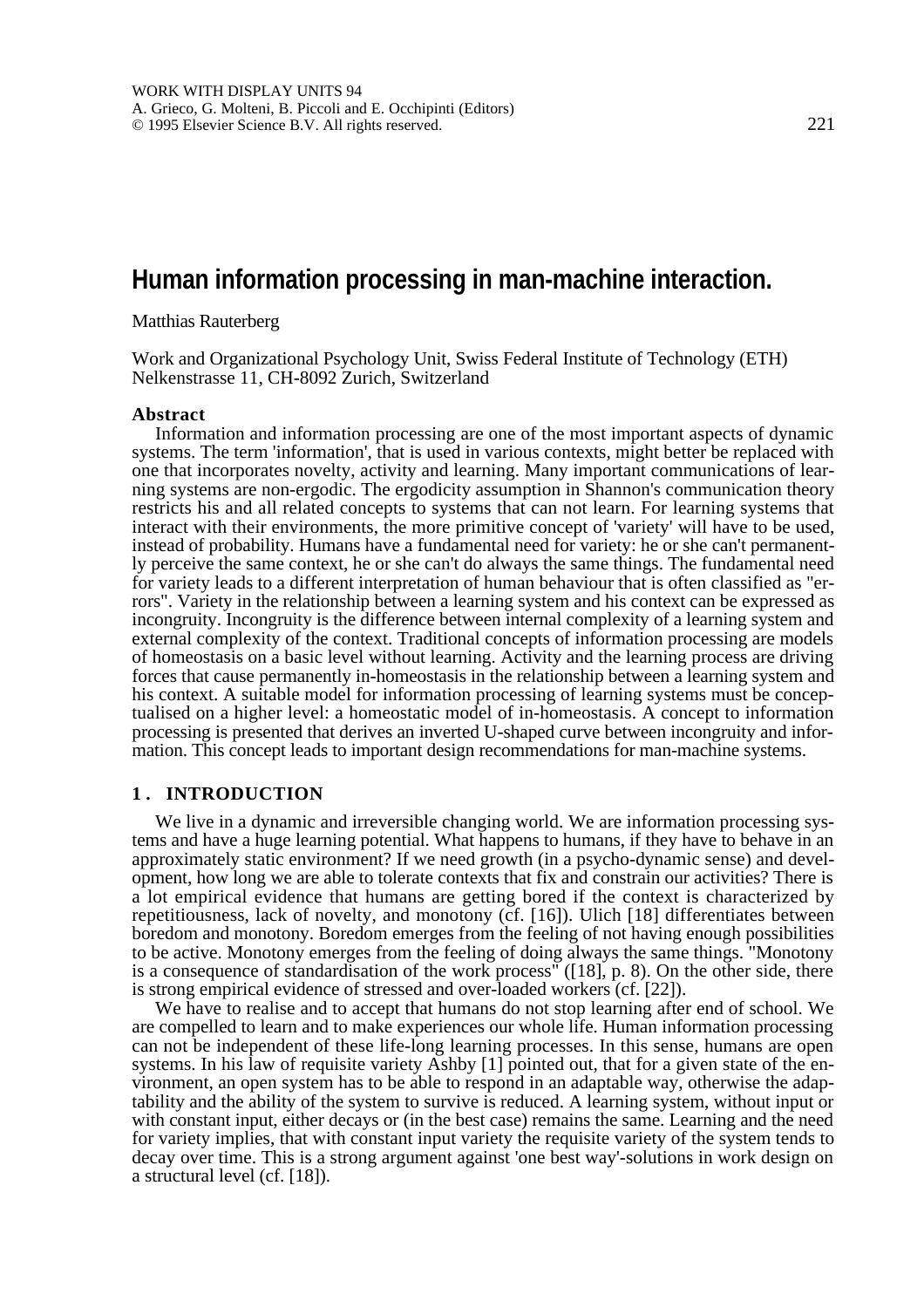We can find in the literature different interpretations of the term 'information'. Several approaches from different point of views are done to clarify 'information' (e.g., [11], [13], [17], [19]): (1) information as a message (syntax); (2) information as the meaning of a message (semantic); (3) information as the effect of a message (pragmatic); (4) information as a process; (5) information as knowledge; (6) information as an entity of the world.

Table 1

Several terms to describe the amount of information of a message before and after reception.

| before reception                  | after reception         | <b>Author</b>           |        |
|-----------------------------------|-------------------------|-------------------------|--------|
| degree of freedom of the decision | content of the decision | <b>HARTLEY 1928</b>     | [8]    |
| uncertainty                       | certainty               | <b>SHANNON 1949</b>     | $[15]$ |
| uncertainty                       | information             | <b>BRILLOUIN 1964</b>   | [6]    |
| potential information             | actual information      | ZUCKER 1974             | [23]   |
| entropy                           | amount of information   | <b>TOPSØE 1974</b>      | [17]   |
| information                       | exformation             | NØRRETRANDERS 1991 [11] |        |

If we try to apply information theory to human behavior, then we have to integrate activity, perception, and learning. In this proposal we are looking for an interpretation of 'information', which is compatible with concepts of activity and learning. Going this way, we hope to avoid the paradox of 'new' information. Information before and after the reception of a message is not the same! Different concepts are introduced in the literature to 'solve' this paradox (see Table 1).

The concept proposed in this paper assumes, that information processing is an interactive concept. We also try to enclose perceptual and behavioural aspects. We suppose further on, that the stimulus effects of the environment (or context) interact with the real or potential complexity of the receiver (e.g., the complexity of the mental model). The context can be the environment beyond the human skin, the neural stimuli of extremities (e.g., arm and leg movements, motor restlessness), and mental processes like 'daydreaming', etc.

In this paper we replace in a first step the term 'information' with the term 'incongruity' to incorporate novelty and other related concepts. Our second step is to define incongruity with complexity. Finally we present a suggestive relationship between incongruity and information based on behavioural activities.

# **2 . ACTIVITY AND INCONGRUITY**

Weizsäcker [21] differentiated the concept of 'information' into two dimensions: (1.) 'Singularity of the first time', and (2.) confirmation and redundancy. For both aspects we can find two different research traditions in psychology: (1) novelty and curiosity ([4], [9], [20]), and (2) dissonance theory ([7]). Both research tracks are only loose coupled till today.

Investigators of novelty assume, that living systems (like mammals, especially humans) are motivated by an information seeking behavior. In situations, which are characterized by sensory deprivation, mammals and humans are intrinsically looking for stimulation. They increase the complexity of the context or the perception of it. On the other side, mammals try to avoid situations with a high amount of stimulation, dissonance, or stress. Hunt [9] designated this amount of increased complexity as 'incongruity'. Incongruity is the difference between the complexity of the context and the complexity of the active and learning system (see Figure 1).

If the complexity of the mental model is less complex than the complexity of the context, then mammals (e.g., humans) try to optimise this positive incongruity. Seeking behavior starts, when the positive incongruity sinks below an individual threshold or changes to negative incongruity (deprivation). Behavior of avoidance can be observed, when the positive incongruity exceeds an individual threshold (dissonance, stimulation overflow). Most of daily situations can be characterized by positive incongruity.

222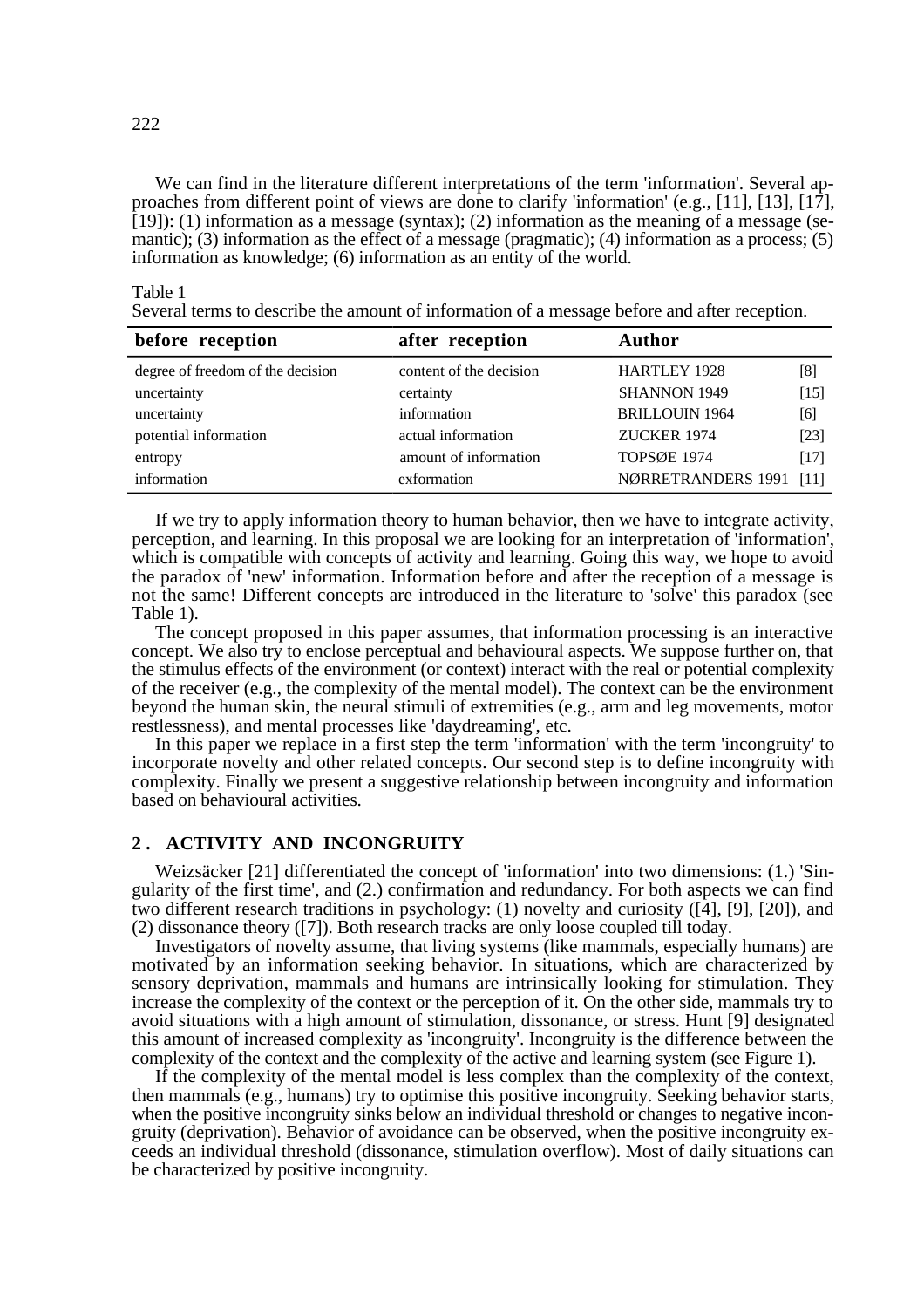

Figure 1. The difference between the complexity of the mental model and the complexity of the context is called incongruity.

The complexity of the context (e.g., the internal structure of the interactive software) can be measured (cf. [5]). The next step is to look -- from the users' point of view -- for a good measure for the complexity of the *perceived* context. This problem is difficult, because we have to differentiate between the pre-structured part of perception based on learned mental schema and the unstructured and not predictable part, which enable the human to integrate new aspects into the stored knowledge.

### **3 . LEARNING AND ACTIVITY**

Learning implies abstraction. Humans under non standardised and fixed conditions evolve during their lifetime very abstract invariants. This fact is the basis of wisdom of old humans. Actual research is done under the topic of 'meta-cognition' and 'meta-learning'. Learning as a driving force for irreversible developments is the most underestimated factor in human behaviour, especially in the work and organisational context. Bateson [3] developed a hierarchical concept of four different learning categories that reflects different levels of abstraction. The basic idea of Bateson's concept is that the variety on one level can be reduced to the invariant structure on the next higher level. This invariant structure forms the next higher, more abstract level of the memory.



Figure 2. The inverted U-shaped function between 'informativeness' (degree of pleasure) and complexity of stimuli (Hint) (reproduced from [12]).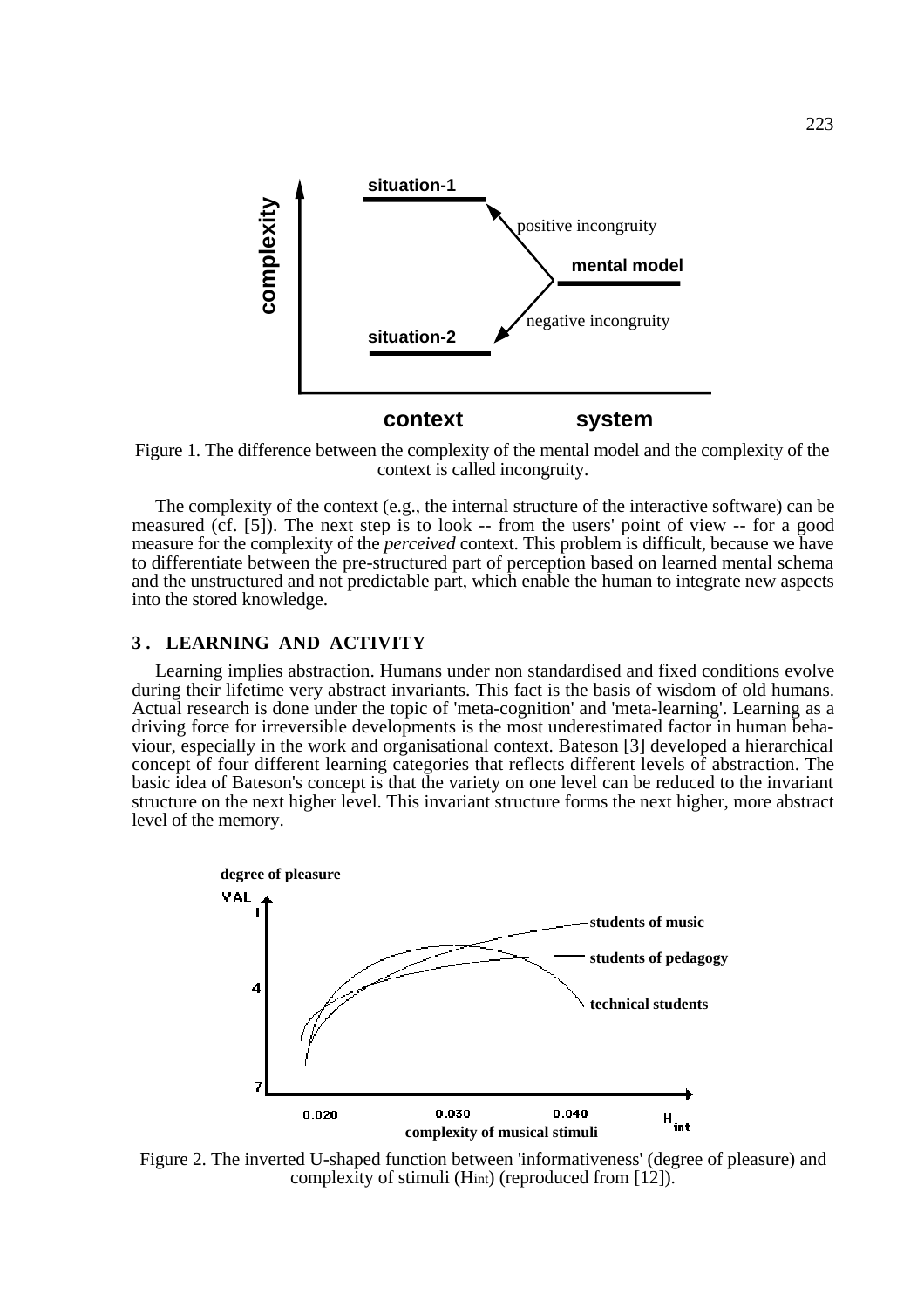Learning is a permanent process that changes our long-term knowledge base in an irreversible way (the schemata, see Figure 3). Learning increases the complexity of the mental model [14]. The structure of our long-term memory changes to more complexity and higher abstraction. This dependency was empirical investigated by Raab and Ebner [12]. Raab and Ebner presented musical stimuli of different complexity to three groups of different experience with music: (1) technical students with low experience, (2) students of pedagogy with medium experience, and (3) students of music with large experience. Raab and Ebner got two important results: (1.) The 'informativeness' of the stimuli (degree of pleasure) has an inverted U-shaped function in relation to the complexity of the stimuli, and (2.) the optimum of this curve depends on the amount of experience (i.e. the complexity of the mental model; see Figure 2). Boreham (1993, personal communication) described the different reactions of nurses and high qualified physicians in a monitoring task during anaesthetisation. Humans with lower cognitive complexity (e.g., nurses) are more able to be satisfied informational in a context with constant variety than humans with higher cognitive complexity (e.g., physicians). The optimal incongruity level depends on the complexity of the cognitive structure.

If the complexity of the context is fixed then -- caused by learning -- the positive incongruity must decrease (see Figure 1). If the positive incongruity remains under an individual threshold then learning systems try (a) to increase the contextual complexity through activities, (b) to reduce their learning rate, or (c) to increase their perception of the contextual complexity (i.e., going into details, fantasy, hallucination, day dreaming, etc.). Neisser [10] was one of the first researcher, who tried to integrate learning, perception, and activity (see Figure 3). He emphasised that human experience depends on the stored mental schema, which guide exploring behavior and the perception of external context. This is an irreversible process. One consequence is, that the contextual complexity must increase appropriately to fit the human needs for variety and incongruity, resp.



Figure 3. The perceptual cycle according to Neisser [10].

We are able to measure the complexity of human behavior (e.g., exploration activities; see [14]). The next step is to look for a good measure for the complexity of the perceived context. This problem is difficult, because we have to differentiate between the pre-structured part of perception based on learned mental schema (available information, [10]) and the unstructured and not predictable part, which enable the human to integrate new aspects into the stored knowledge (potential available information, [10]).

## **4 . ACTIVITY AND INFORMATION**

A context with sensory deprivation has not enough positive incongruity or even negative incongruity. On one side, a human will leave a context with very low incongruity (to little diffe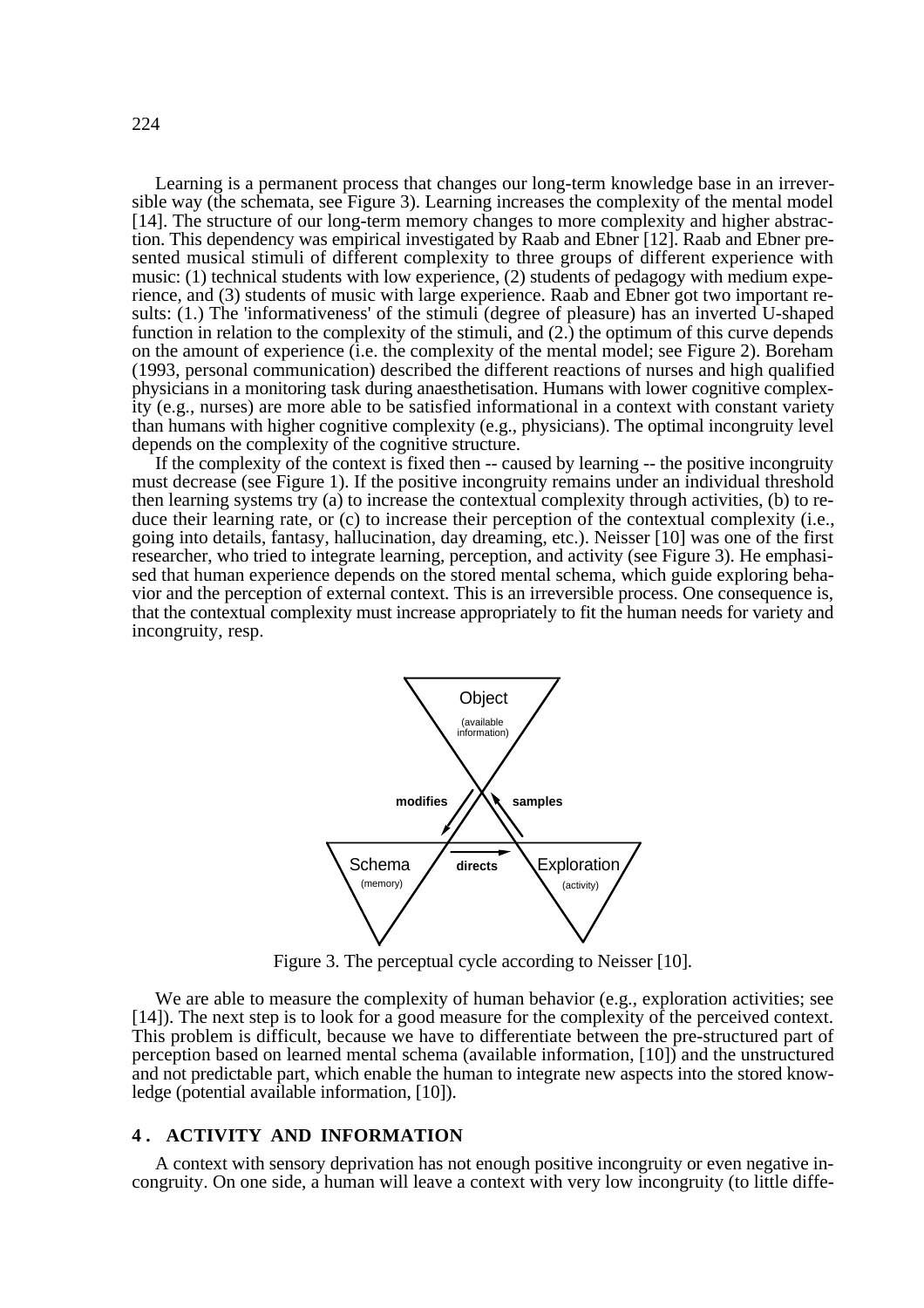rence to context complexity), and on the other side with very high incongruity (to much context complexity; see Figure 4). In between we have the range of positive emotions with behavior, which increase novelty on one side, and on the other side that increase confirmation and redundancy, or reduce dissonance, resp.



Figure 4. The coherence between positive incongruity, emotions and observable behavior.

Overall we assume a reverse U-shaped function as the summarised coherence between incongruity and information (see Figure 5). If a human has to behave for a while in a total fixed and stabile context and he has a normal learning rate, then he must start to increase the incongruity. This can be done on two different ways: (1) increasing the complexity of the context or the perception of it, and/or  $(2)$  reducing the complexity of the mental model. Way  $(2)$  implies the possibility of "forgetting", the decrease of the learning rate or the manipulation of the perception mechanisms (suppression).



Figure 5. The summarised coherence between positive incongruity and information.

Different authors describe very clearly the problems arising when an operator has to take over a complex process during a monitoring task (the vigilance problem). To take-over process control is especially problematic when the system runs into an unknown state. Training in a simulator is one possible consequence, better is permanent on-line control in the real process. High skilled operators tend to lose the potential to be aware of the whole process. They need a special qualification to get open minded. In inescapable situations with information under-load we can interpret human failures as a subconscious strategy to increase external complexity.